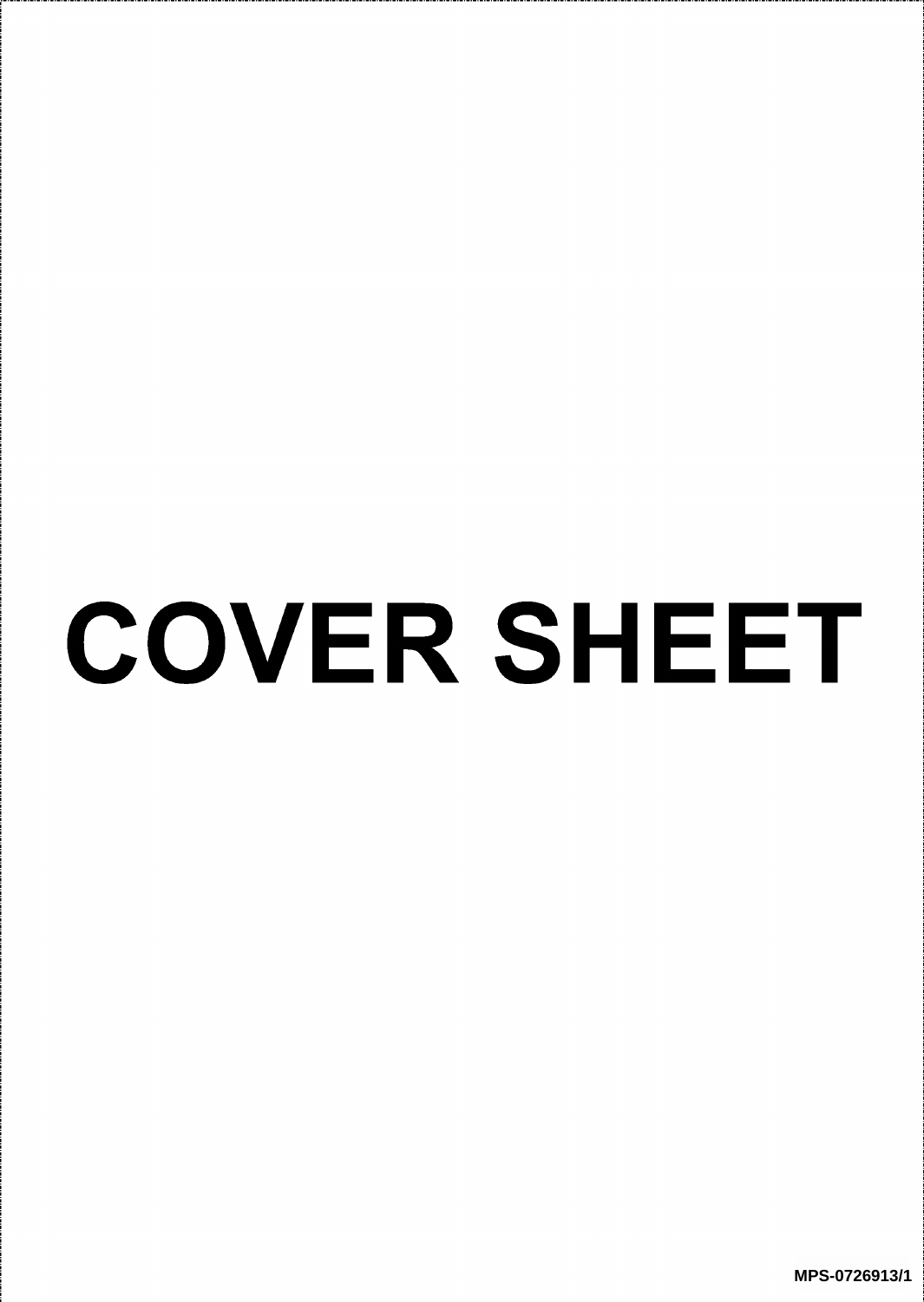## COVER SHEET